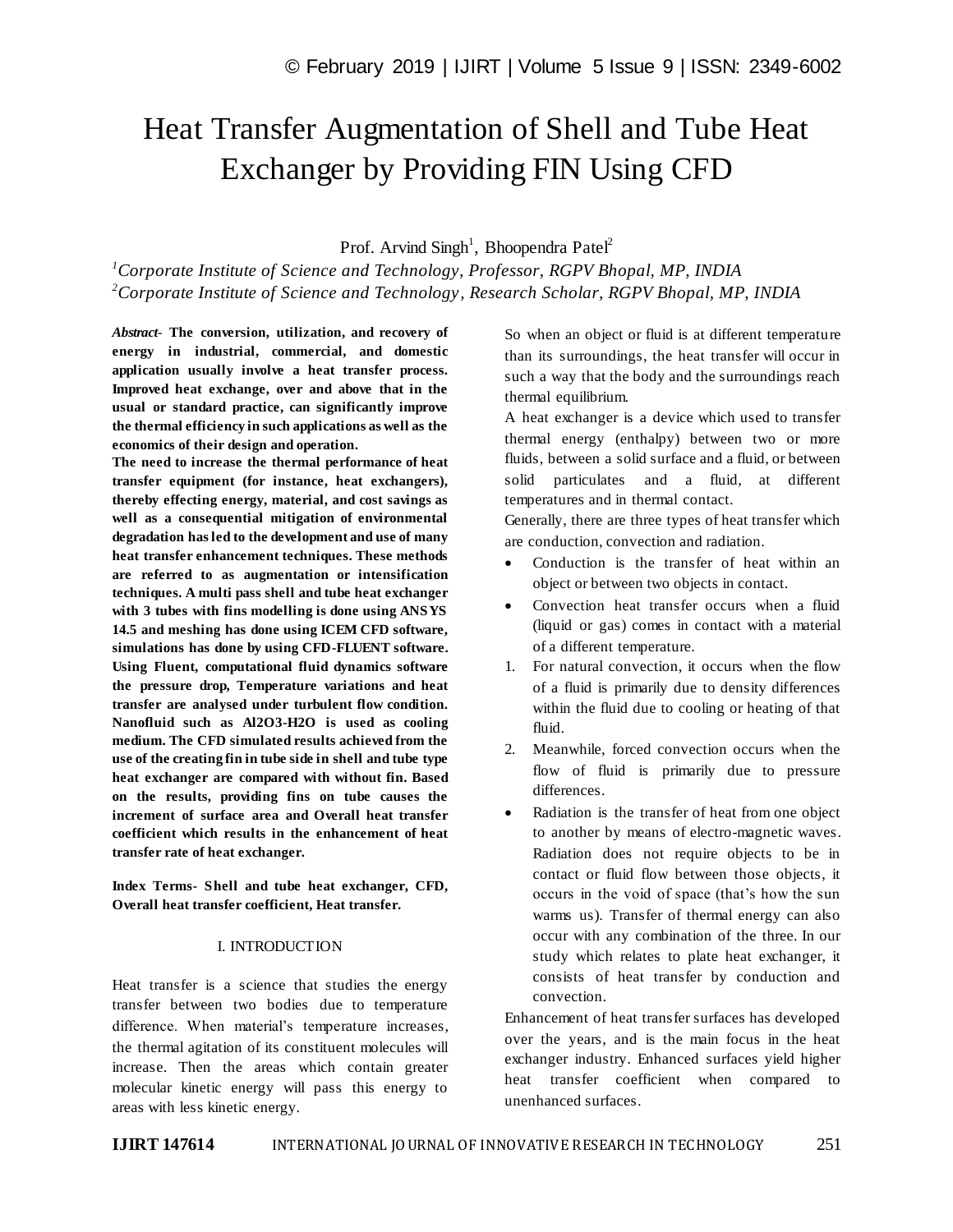Surface can be enhanced basically by two types:

- Active enhancement which requires deployment of external power which is obviously higher in operational and capital cost thus commercially unviable.
- Passive enhancement which adding extended surfaces (e.g. fins), or employing interrupted surfaces (e.g. corrugations).



Figure 1 Passive Techniques for Heat Transfer Augmentation

Shell and tube Heat Exchangers

 Shell and tube Heat Exchangers are one of the most popular types of exchanger due to the flexibility the designer has to allow for a wide range of pressure and temperature.

- A Shell and tube heat exchanger is a class of heat exchanger designs. It is the most common type of heat exchanger in oil refineries and other large chemical process, and is suited for higher
- There are two main categories of Shell and Tube Heat Exchanger, one is those which are used in petrochemical industries and the other is those which are used in power industries such as feed water heaters and power plant condensers.

## Nano fluids

- Nano fluid, a suspension of nanoparticles in a continuous and saturated liquid, has been found capable to get considerably higher thermal conductivities than their respective base fluids resulting in better convective heat transfer coefficients.
- Fluids have higher specific heat compare to metals, and metals have higher thermal conductivity compare to solids. So when we added a small amount of nanoparticle to base fluid it will increase the thermal conductivity of base fluid.

## II. LITERATURE REVIEW

| Year / Authors                 | Journals          | Topic                                                                                                                                          | <b>Outcomes</b>                                                                                                                                                                                                                                                                                                           |
|--------------------------------|-------------------|------------------------------------------------------------------------------------------------------------------------------------------------|---------------------------------------------------------------------------------------------------------------------------------------------------------------------------------------------------------------------------------------------------------------------------------------------------------------------------|
| K Somasekhar<br>(2017)         | Science<br>Direct | <b>CFD</b><br>investigation of<br>heat<br>A<br>transfer enhancement in shell and<br>tube heat exchanger using $Al_2O_3$ -<br>$H2O$ Nanofluids. | For effecting cooling of shell and tube heat<br>exchanger $Al_2O_3-H_2O$ Nanofluids is the better<br>cooling medium than the Distilled water cooling<br>medium.<br>By using of different % $A12O3-H2O$ Nanofluids as a<br>cooling medium heat transfer increases on tube side<br>than the Distilled water cooling medium. |
| V. Velmurugan<br>(2017)        | <b>IJMET</b>      | Transfer<br>enhancement<br>Heat<br>in<br>Shell and tube heat exchanger using<br>inserts                                                        | The twisted tape inserts performed better than<br>pebbles and glass sphere packing.<br>The effect of usage of twisted tape inserts, glass<br>$\bullet$<br>sphere packing and pebbles in enhancing the overall<br>heat transfer rate has been studied. 4                                                                   |
| Seid<br>Mahdi<br>Jafari (2017) | JAFARI            | Designing and application of a shell<br>tube heat<br>exchanger<br>and<br>for<br>Nanofluids thermal processing of<br>liquid food products       | Application of Nanofluids through shell and tube<br>heat exchangers might be carried out successfully<br>with substantial reduction in processing time and<br>energy,                                                                                                                                                     |
| Davood<br>Panahi (2016)        | Science<br>Direct | Heat transfer enhancement of shell-<br>and-coiled tube heat exchanger<br>utilizing helical wire turbulators.                                   | Generally, this type of turbulators can be used for<br>helical tubes and the result is higher heat transfer<br>rate and obviously extra pressure drop.                                                                                                                                                                    |
| <b>III.METHODOLOGY</b>         |                   |                                                                                                                                                | in order to solve a problem using CFD. The hardware<br>required and the three main elements of processing                                                                                                                                                                                                                 |

This section describes the CFD tools required for carrying out a simulation and the process one follows

To run a simulation, three main elements are needed:

post‐processor are described.

CFD simulations: the pre‐processor, processor, and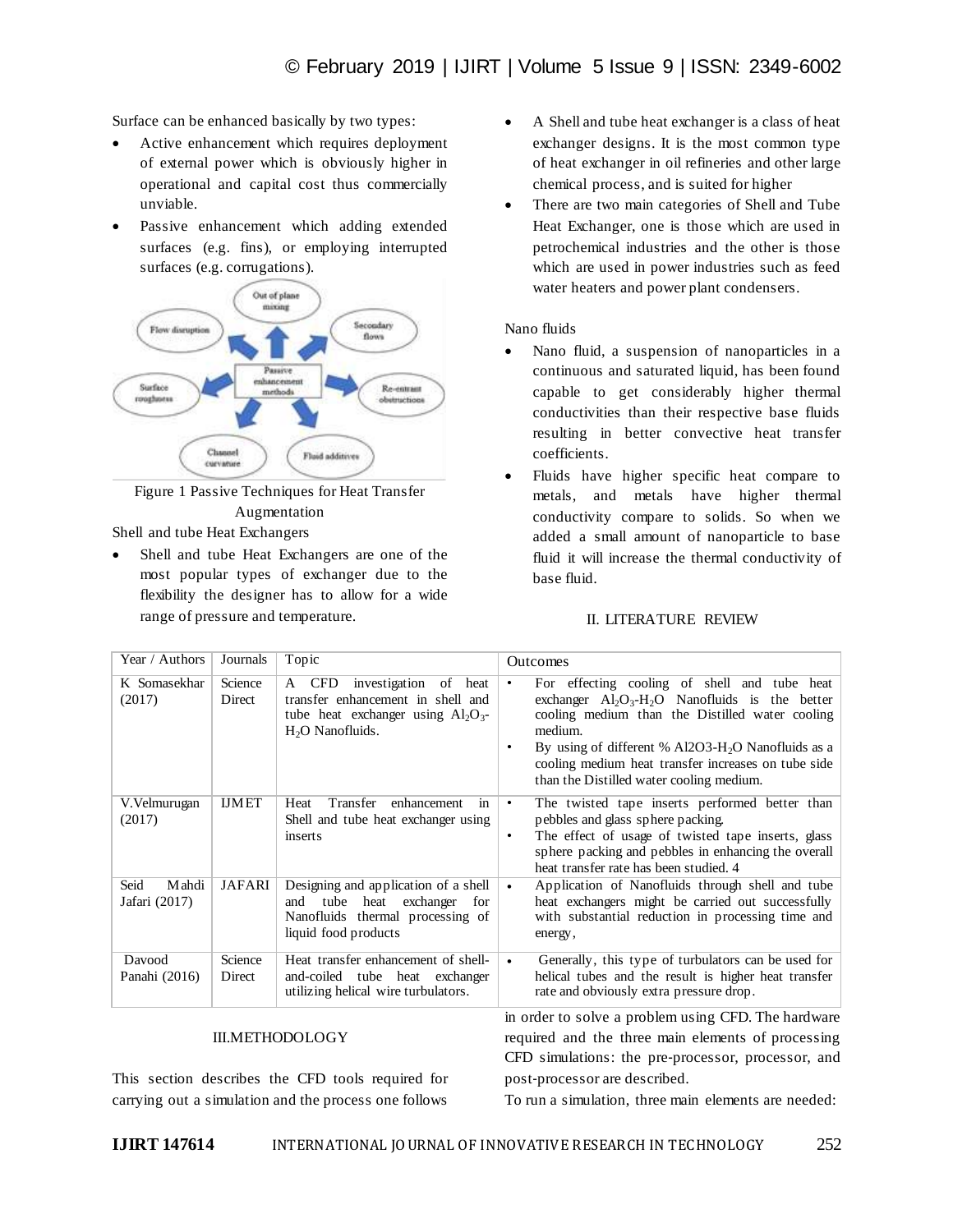- 1. Pre‐processor- A pre‐processor is used to define the geometry for the computational domain of interest and generate the mesh of control volumes (for calculations). General, the finer the mesh in the areas of large changes, the more accurate the solution. Fineness of the grid also determines the computer hardware and calculation time needed. The open‐source pre‐ processor used for this project is called Salomé.
- 2. Solver- The solver makes the calculations using a numerical solution technique, which can use finite difference, finite element, or spectral methods. Most CFD codes use finite volumes, which is a special finite difference method.
- 3. Post‐Processor- The post‐processor provides for visualization of the results, and includes the capability to display the geometry/mesh, create vector, contour, and 2D and 3D surface plots. Particles can be tracked throughout a simulation, and the model can be manipulated (i.e. changed by scaling, rotating, etc.), and all in full color animated graphics. Para View is the open‐source post‐processor used for this project.

Table 1 Specifications of Shell and Tube

| SPECIFICATIONS OF |                  | SPECIFICATIONS OF THE |                  |  |
|-------------------|------------------|-----------------------|------------------|--|
| <b>SHELL</b>      |                  | <b>TUBES</b>          |                  |  |
| M aterial         | <b>Stainless</b> | M aterial             | <b>Stainless</b> |  |
|                   | steel            |                       | steel            |  |
| inner             | $208$ mm         | Inner                 | $14 \text{ mm}$  |  |
| diameter          |                  | diameter              |                  |  |
| Outer             | $218$ mm         | Outer                 | $16 \text{ mm}$  |  |
| diameter          |                  | diameter              |                  |  |
| Length            | 500 mm           | Length                | $1000$ mm        |  |
|                   |                  | No. of tube           |                  |  |

The model of shell and tube type heat exchanger are modeled in design modular.



Fig. 2 Geometry model of shell and tube Heat Exchanger

## **MESHING**

 The designed model of Heat Exchanger is meshed in ICEM Meshing.

- The meshing type have done is quardcore and tetrahedral.
- Numbers of nodes -473198.
- Numbers of elements that are used are 2097041.



Fig. 3 Geometry model of shell and tube Heat Exchanger

## NAME SELECTION

A different part of the heat exchanger and fluid flowing inside the heat exchanger is selected and the names are given to them so that boundary conditions can be applied on different boundary.



Fig. 4 Name Selection of shell and tube Heat Exchanger

## MODEL SELECTION

In model selection only three parameters are selected. Remaining parameter are remained as Default. The three parameters are:-

- Multiphase Eulerian,
- Energy On
- Viscous Standard k-e standard wall Fn, mixture.

## MATERIAL PROPERTIES

Table 2 Tube Side cold fluid (Water-Al2O3 nanofluid) Properties Using Pak and cho Relations:

| Volume<br>Fraction            | Thermal<br>Conductivity<br>$(W/m-k)$ | Density<br>$(Kg/m^3)$ | Dynamic<br>Viscosity<br>$(Ns/m^2)$ | Specific<br>Heat<br>$(J/Kg-$<br>$\bf k$ |  |  |  |
|-------------------------------|--------------------------------------|-----------------------|------------------------------------|-----------------------------------------|--|--|--|
| 2 %                           | 0.664                                | 1049.73               | 0.000829                           | 3885.36                                 |  |  |  |
| <b>CONDITIONS</b><br>BOUNDARY |                                      |                       |                                    |                                         |  |  |  |

**IJIRT 147614** INTERNATIONAL JOURNAL OF INNOVATIVE RESEARCH IN TECHNOLOGY 253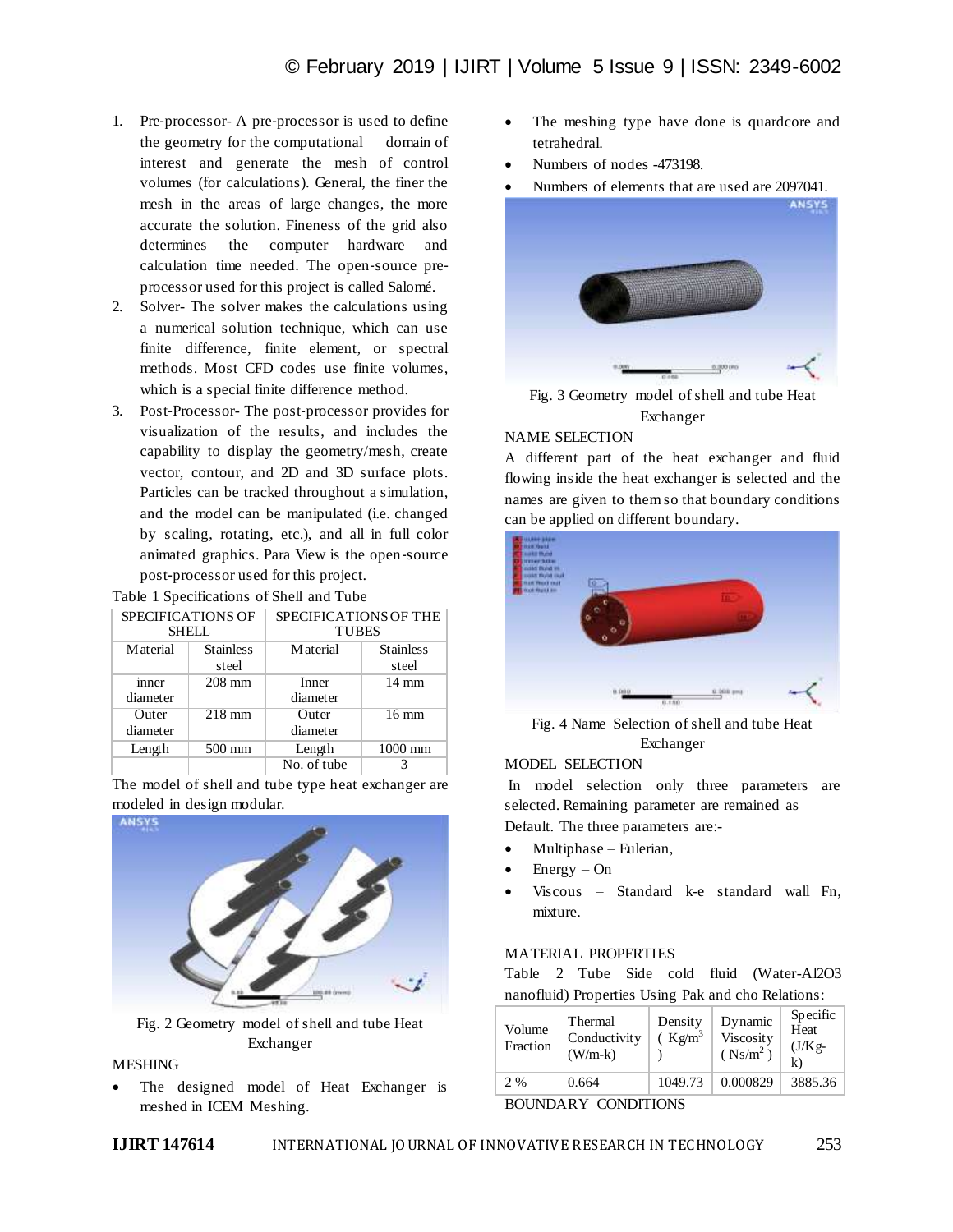Here in the analysis the boundary condition is same as considered by scholar's K.Somashekhar et.al. (2017) during the previous work. Some of the conditions are shown The boundary conditions that are applied on the model are as below:

Table 3 Bounadry conditions

| Specification | Fluid                                | Inlet<br>Temp | Mass Flow rate      |
|---------------|--------------------------------------|---------------|---------------------|
| Cold fluid    | Water-Al <sub>2</sub> O <sub>3</sub> | 303 K         | $0.09 \text{ kg/s}$ |
| Hot fluid     | Water                                | 363 K         | $0.61 \text{ kg/s}$ |

## IV. RESULTS AND DISCUSSIONS

Heat transfer through heat exchanger depends on the mass flow rate and temperature of fluid flowing inside the heat exchanger. In current flow rate of 0.09 Kg/s of cold fluid and 0.61 Kg/s of hot fluid have been considered. Fins are provided on the tube is kept triangular to maximize the area of heat transfer. To analyze the cumulative effect of nanofluid and fins on the heat exchanger rate, the CFD model of heat exchanger has been developed. The main purpose of the present work is obtaining the maximum value of overall heat transfer rate. That can be calculated by using formula written below:

 $Q = U A \theta_m \times No$  of tubes Where,

 $Q =$  Heat transfer in watts

 $A =$  Surface Area in square meter

 $\mathbf{\Theta}_{\rm m} = \text{LMTD}$  in kelvin











Figure 7 Contours of Static Pressure



Figure 8: mass flow rate of cold fluid V/S overall heat transfer coefficient.

## V. CONCLUSIONS

In this analysis, the cumulative effect on fins and nanofluid in shell and tube heat exchanger has been investigated using CFD analysis. Based on the results obtained by the CFD and mathematical calculations it is found that:

- From the CFD analysis it has been observed that at mass flow rate of cold fluid i.e. 0.09Kg/s and hot fluid i.e. 0.68 Kg/s, the overall heat transfer coefficient increased by 4.77% by using fins and nanofluid.
- From the CFD analysis it has been observed that at mass flow rate of cold fluid i.e. 0.09Kg/s and hot fluid i.e. 0.68 Kg/s, the outlet temperature of cold fluid increased by 14 Kelvin by using fins and nanofluid.
- Figures shows that overall heat transfer comparison for overall heat transfer coefficient, which confirms that net heat transfer is maximum when fins and nanofluid is used together.

#### REFERENCES

[1] L.B.Mapa, Sana Mazhar, Heat transfer in mini heat exchanger using Nano fluids. IL/IN sectional conference.